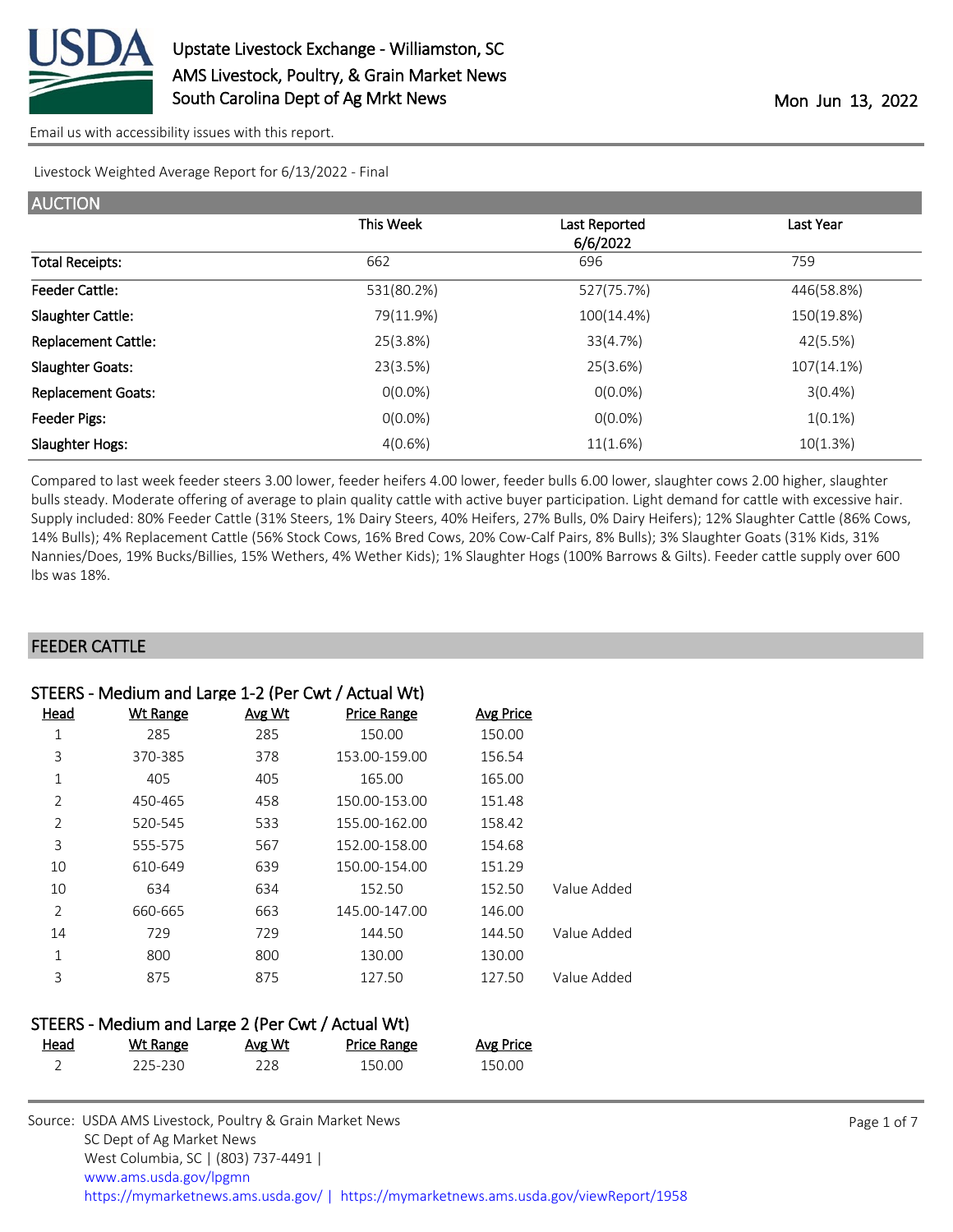

# Upstate Livestock Exchange - Williamston, SC AMS Livestock, Poultry, & Grain Market News South Carolina Dept of Ag Mrkt News **Mon 2022** Mon Jun 13, 2022

[Email us with accessibility issues with this report.](mailto:mars@ams.usda.gov?subject=508%20issue)

| 6             | 255-280 | 267 | 135.00-147.50 | 142.09 |
|---------------|---------|-----|---------------|--------|
| 6             | 315-340 | 333 | 120.00-147.50 | 139.61 |
| 6             | 350-395 | 379 | 140.00-145.00 | 142.59 |
| 4             | 410-445 | 433 | 140.00-150.00 | 145.58 |
| 8             | 450-490 | 473 | 135.00-150.00 | 145.29 |
| 3             | 500-545 | 522 | 136.00-148.00 | 140.47 |
| 4             | 560-565 | 563 | 137.50-147.50 | 144.01 |
| $\mathcal{P}$ | 620-630 | 625 | 130.00-145.00 | 137.44 |
| $\mathcal{P}$ | 660-680 | 670 | 130.00        | 130.00 |
| $\mathcal{P}$ | 700-745 | 723 | 131.00-140.00 | 135.36 |

### STEERS - Medium and Large 3 (Per Cwt / Actual Wt)

| Head | Wt Range | Avg Wt | Price Range   | <b>Avg Price</b> |
|------|----------|--------|---------------|------------------|
| २    | 275-295  | 287    | 112.00-120.00 | 117.30           |
| ₹    | 300-340  | 317    | 110.00-122.50 | 117.53           |
|      | 380-390  | 385    | 115.00-117.50 | 116.27           |
|      | 400      | 400    | 120.00        | 120.00           |
|      | 550      | 550    | 115.00        | 115.00           |

### STEERS - Small 1-2 (Per Cwt / Actual Wt)

| Head | Wt Range | Avg Wt | Price Range   | <b>Avg Price</b> |
|------|----------|--------|---------------|------------------|
| 5    | 270-295  | 285    | 130.00-138.00 | 132.64           |
| 6    | 300-340  | 323    | 127.50-138.00 | 130.88           |
| 5    | 360-395  | 374    | 125.00-130.00 | 129.04           |
|      | 400      | 400    | 130.00        | 130.00           |
|      | 505-530  | 518    | 120.00-130.00 | 125.12           |
|      | 630      | 630    | 126.00        | 126.00           |

#### DAIRY STEERS - Medium and Large 3 (Per Cwt / Actual Wt)

| Head | Wt Range | Avg Wt | Price Range  | <u>Avg Price</u> |
|------|----------|--------|--------------|------------------|
|      | 305-330  | 318    | 70.00-105.00 | 86.81            |
|      | 350.     | 350.   | 100.00       | 100.00           |

### HEIFERS - Medium and Large 1-2 (Per Cwt / Actual Wt)

| Head | Wt Range | Avg Wt | <b>Price Range</b> | Avg Price |
|------|----------|--------|--------------------|-----------|
|      | 215      | 215    | 155.00             | 155.00    |
| 5    | 310-320  | 315    | 140.00-145.00      | 142.50    |
| 6    | 355-395  | 375    | 140.00-146.00      | 141.78    |
| 11   | 400-445  | 423    | 141.00-148.00      | 143.64    |
|      | 450-495  | 473    | 138.00-145.00      | 140.73    |
| 8    | 500-540  | 513    | 135.00-141.00      | 137.75    |
|      |          |        |                    |           |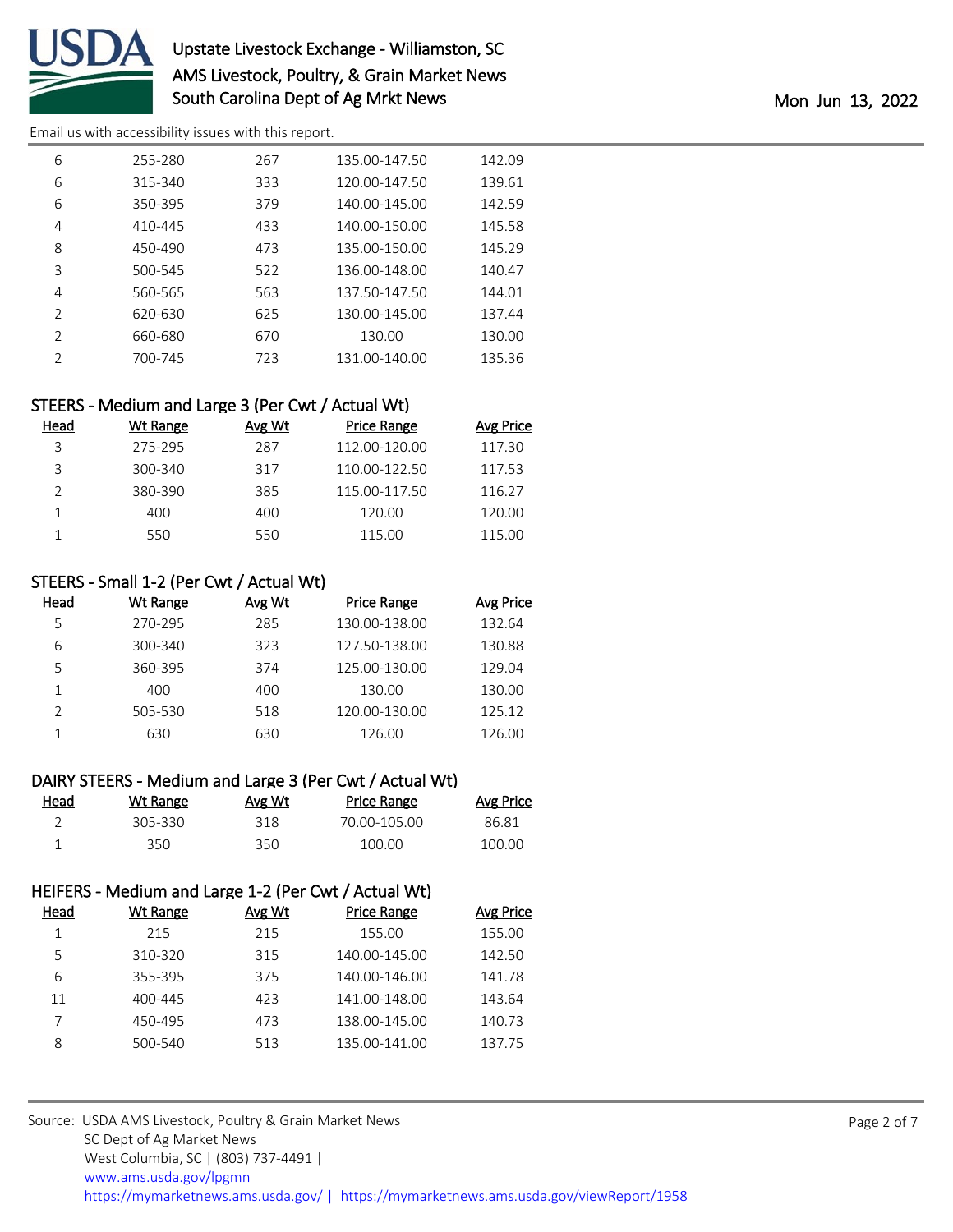

[Email us with accessibility issues with this report.](mailto:mars@ams.usda.gov?subject=508%20issue)

| HEIFERS - Medium and Large 2 (Per Cwt / Actual Wt) |        |                    |           |             |  |
|----------------------------------------------------|--------|--------------------|-----------|-------------|--|
| Wt Range                                           | Avg Wt | <b>Price Range</b> | Avg Price |             |  |
| 220                                                | 220    | 130.00             | 130.00    |             |  |
| 300-345                                            | 322    | 125.00-139.00      | 133.57    |             |  |
| 350-395                                            | 376    | 127.50-137.50      | 133.51    |             |  |
| 400-445                                            | 424    | 130.00-139.00      | 132.89    |             |  |
| 427                                                | 427    | 141.00             | 141.00    | Value Added |  |
| 450-490                                            | 473    | 130.00-138.00      | 134.25    |             |  |
| 500-545                                            | 520    | 120.00-134.00      | 130.21    |             |  |
| 555-595                                            | 568    | 120.00-135.00      | 129.23    |             |  |
| 600                                                | 600    | 120.00             | 120.00    |             |  |
| 705                                                | 705    | 114.00             | 114.00    |             |  |
|                                                    |        |                    |           |             |  |

#### HEIFERS - Medium and Large 3 (Per Cwt / Actual Wt)

| Head | Wt Range | Avg Wt | Price Range   | <b>Avg Price</b> |
|------|----------|--------|---------------|------------------|
| ₹    | 405-410  | 407    | 100.00-110.00 | 103.36           |
|      | 540      | 540    | 100.00        | 100.00           |
|      | 580-590  | 585    | 110.00-112.50 | 111.26           |
|      | 605-610  | 608    | 100.00-110.00 | 104.98           |

#### HEIFERS - Small 1-2 (Per Cwt / Actual Wt)

| Head           | Wt Range    | Avg Wt | <b>Price Range</b> | <b>Avg Price</b> |
|----------------|-------------|--------|--------------------|------------------|
| $\mathcal{L}$  | 255-285     | 270    | 120.00-127.50      | 123.96           |
| $\overline{2}$ | 310-340     | 325    | 118.00-120.00      | 119.05           |
| $\overline{2}$ | 360-370     | 365    | 120.00-125.00      | 122.53           |
| 4              | $420 - 440$ | 428    | 120.00             | 120.00           |
| $\mathcal{P}$  | 460-465     | 463    | 120.00             | 120.00           |
|                | 500         | 500    | 115.00             | 115.00           |
| 1              | 575         | 575    | 120.00             | 120.00           |
| 4              | 625-645     | 635    | 115.00-117.50      | 116.25           |
|                | 690         | 690    | 114.00             | 114.00           |

### BULLS - Medium and Large 1-2 (Per Cwt / Actual Wt)

| Head | Wt Range | Avg Wt | Price Range   | <b>Avg Price</b> |
|------|----------|--------|---------------|------------------|
|      | 410-430  | 420    | 148.00-149.00 | 148.49           |
| 5    | 455-490  | 481    | 145.00-149.00 | 146.60           |
| З    | 525-530  | 527    | 145.00-147.00 | 145.66           |
|      | 615      | 615    | 135.00-137.00 | 136.00           |
|      | 655-690  | 673    | 133.00-134.00 | 133.49           |

## BULLS - Medium and Large 2 (Per Cwt / Actual Wt) Head Wt Range Avg Wt Price Range Avg Price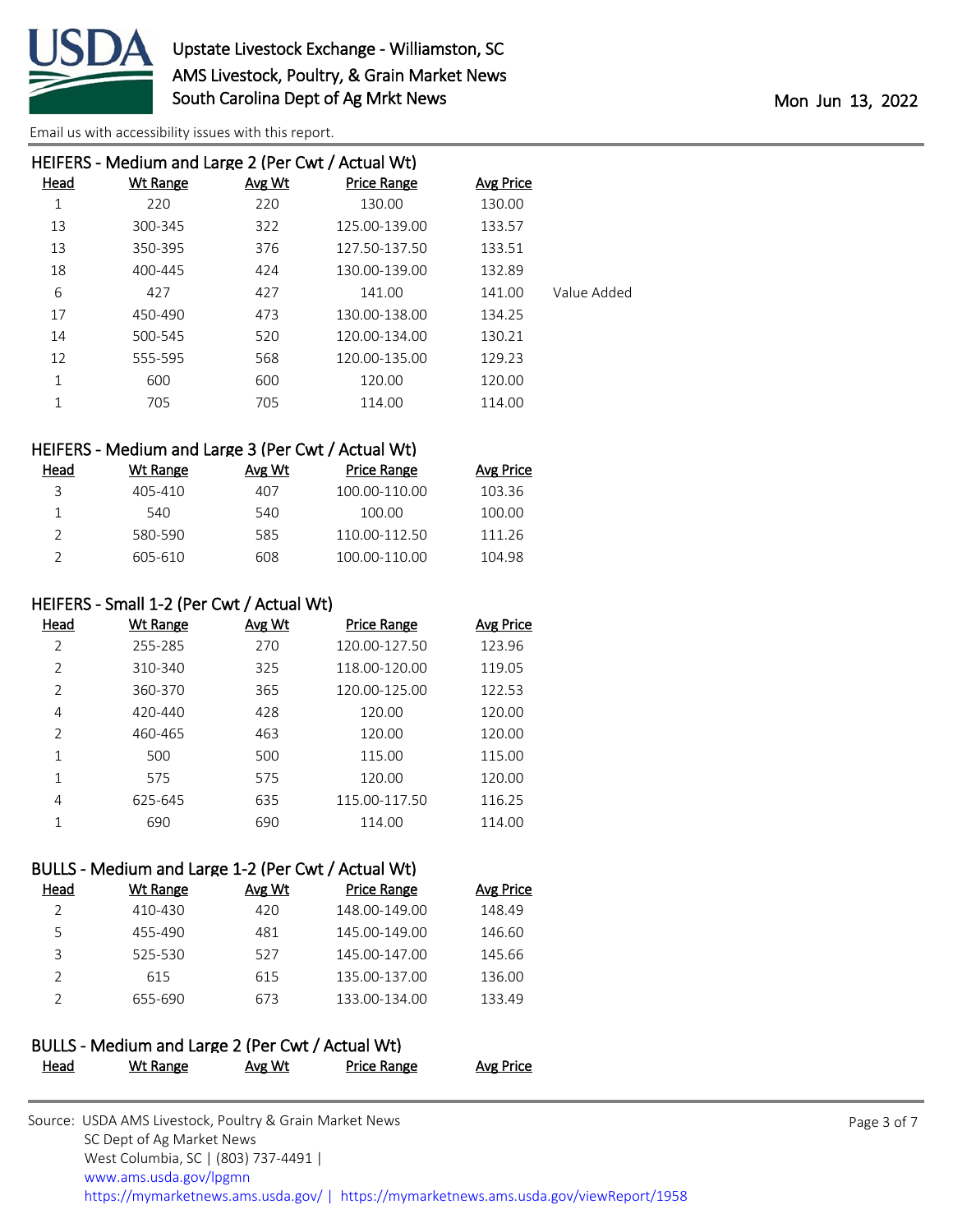

# Upstate Livestock Exchange - Williamston, SC AMS Livestock, Poultry, & Grain Market News South Carolina Dept of Ag Mrkt News and the Month of Mon Jun 13, 2022

[Email us with accessibility issues with this report.](mailto:mars@ams.usda.gov?subject=508%20issue)

|    | 415-445 | 431 | 135.00-147.00 | 141.67 |             |
|----|---------|-----|---------------|--------|-------------|
| 11 | 450-490 | 470 | 135.00-143.00 | 139.67 |             |
| 7  | 461     | 461 | 143.00        | 143.00 | Value Added |
| 25 | 500-545 | 522 | 130.00-143.00 | 137.12 |             |
| 11 | 550-595 | 574 | 129.00-142.00 | 135.31 |             |
| 8  | 610-640 | 617 | 122.00-132.50 | 126.50 |             |
| 3  | 665-685 | 677 | 125.00-132.00 | 129.00 |             |
|    | 745     | 745 | 120.00        | 120.00 |             |
|    |         |     |               |        |             |

## BULLS - Medium and Large 3 (Per Cwt / Actual Wt)

| Head | Wt Range | Avg Wt | Price Range   | Avg Price |
|------|----------|--------|---------------|-----------|
|      | 440-445  | 443    | 117.50-120.00 | 118.76    |
| 6    | 450-495  | 466    | 107.50-117.50 | 114.00    |
|      | 595      | 595    | 110.00        | 110.00    |
|      | 645      | 645    | 109.00-110.00 | 109.50    |
|      | 650      | 650    | 115.00        | 115.00    |

### BULLS - Small 1-2 (Per Cwt / Actual Wt)

| Head | Wt Range | Avg Wt | <b>Price Range</b> | Avg Price |
|------|----------|--------|--------------------|-----------|
| 5    | 410-440  | 425    | 120.00-130.00      | 125.56    |
|      | 450-480  | 466    | 125.00-130.00      | 127.49    |
|      | 500      | 500    | 120.00             | 120.00    |
|      | 550      | 550    | 120.00-125.00      | 122.50    |

### DAIRY HEIFERS - Medium and Large 3 (Per Cwt / Actual Wt)

| <u>Head</u> | Wt Range | Avg Wt | Price Range | Avg Price |
|-------------|----------|--------|-------------|-----------|
|             | 365      | 365    | 90.00       | 90.00     |
|             | 400      | 400    | 90.00       | 90.00     |

### SLAUGHTER CATTLE

|      | COWS - Breaker 75-80% (Per Cwt / Actual Wt) |        |                    |                  |                 |
|------|---------------------------------------------|--------|--------------------|------------------|-----------------|
| Head | Wt Range                                    | Avg Wt | <b>Price Range</b> | <b>Avg Price</b> | Dressing        |
| 3    | 1540-1665                                   | 1610   | 80.00-87.00        | 83.27            | Average         |
| 1    | 1100                                        | 1100   | 72.00              | 72.00            | Low             |
|      |                                             |        |                    |                  |                 |
|      | COWS - Boner 80-85% (Per Cwt / Actual Wt)   |        |                    |                  |                 |
| Head | Wt Range                                    | Avg Wt | <b>Price Range</b> | <b>Avg Price</b> | <b>Dressing</b> |
| 25   | 925-1460                                    | 1238   | 80.00-94.00        | 86.41            | Average         |
| 7    | 955-1250                                    | 1067   | 57.00-79.00        | 70.41            | Low             |
|      |                                             |        |                    |                  |                 |

## COWS - Lean 85-90% (Per Cwt / Actual Wt) Head Wt Range Avg Wt Price Range Avg Price Dressing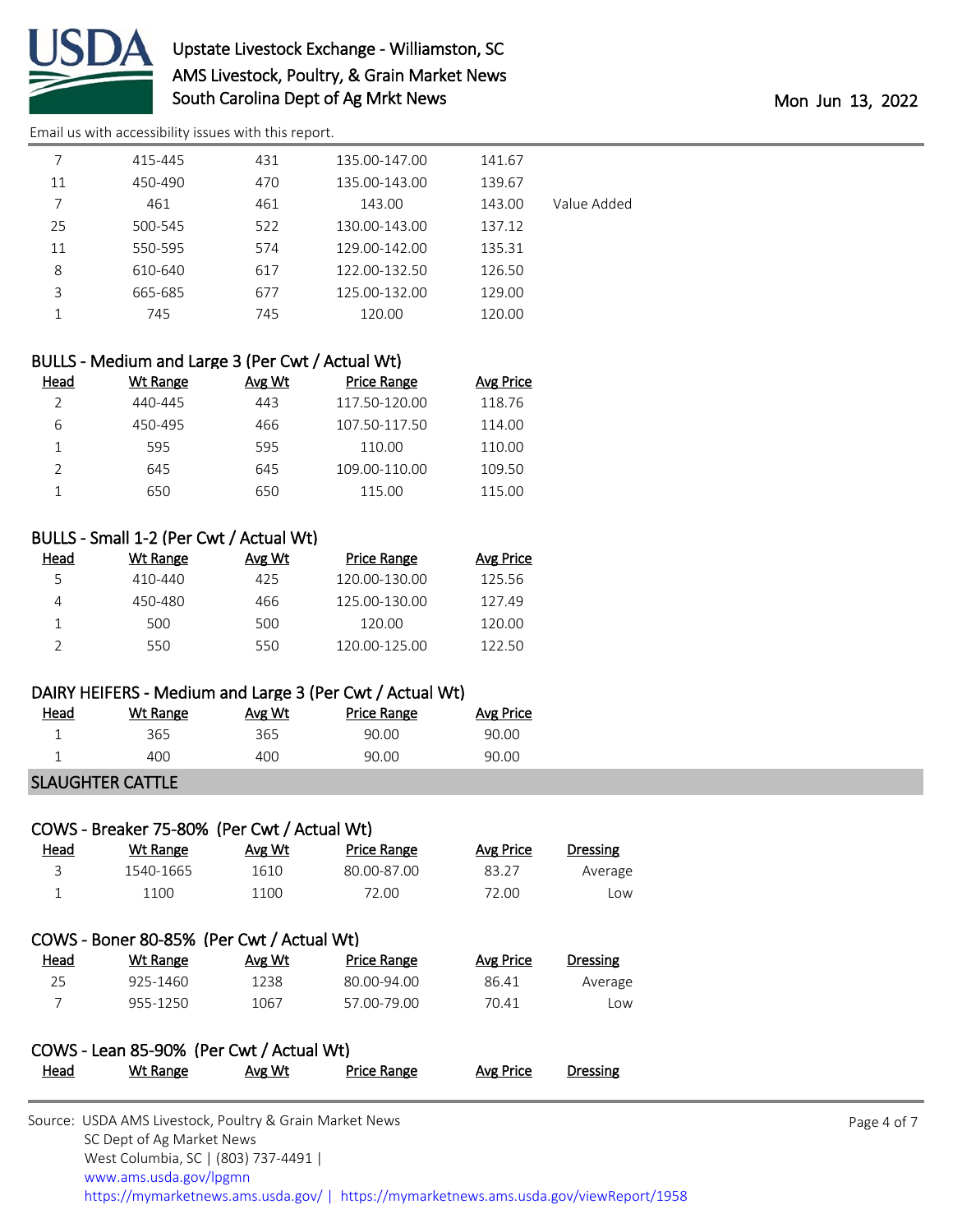

# Upstate Livestock Exchange - Williamston, SC AMS Livestock, Poultry, & Grain Market News South Carolina Dept of Ag Mrkt News and the Month of Mon Jun 13, 2022

[Email us with accessibility issues with this report.](mailto:mars@ams.usda.gov?subject=508%20issue)

| 7                                 | 920-1245                |                      | 984                                           | 73.00-84.00                                                                      | 77.59                         | Average                     |
|-----------------------------------|-------------------------|----------------------|-----------------------------------------------|----------------------------------------------------------------------------------|-------------------------------|-----------------------------|
| $11\,$                            | 695-1275                |                      | 948                                           | 50.00-70.00                                                                      | 63.50                         | Low                         |
|                                   |                         |                      |                                               |                                                                                  |                               |                             |
| BULLS - 1-2 (Per Cwt / Actual Wt) |                         |                      |                                               |                                                                                  |                               |                             |
| <b>Head</b>                       | <b>Wt Range</b>         |                      | Avg Wt                                        | <b>Price Range</b>                                                               | <b>Avg Price</b>              | Dressing                    |
| 4                                 | 930-1520                |                      | 1211                                          | 94.00-110.00                                                                     | 102.97                        | Average                     |
| 3                                 | 1850-1930               |                      | 1902                                          | 112.00-114.00                                                                    | 113.00                        | High                        |
| $\overline{2}$                    | 855-1005                |                      | 930                                           | 81.00-83.00                                                                      | 82.08                         | Low                         |
| <b>REPLACEMENT CATTLE</b>         |                         |                      |                                               |                                                                                  |                               |                             |
|                                   |                         |                      |                                               |                                                                                  |                               |                             |
|                                   |                         |                      |                                               | STOCK COWS - Medium and Large 2 (Per Unit / Actual Wt)                           |                               |                             |
| <b>Age</b>                        | <b>Stage</b>            | <b>Head</b>          | <b>Wt Range</b>                               | Avg Wt                                                                           | <b>Price Range</b>            | <b>Avg Price</b>            |
| $2 - 4$                           | O                       | $\mathbf{1}$         | 1080                                          | 1080                                                                             | 821.00                        | 821.00                      |
|                                   |                         |                      |                                               |                                                                                  |                               |                             |
|                                   |                         |                      | STOCK COWS - Small 1-2 (Per Unit / Actual Wt) |                                                                                  |                               |                             |
| <b>Age</b>                        | <b>Stage</b>            | <b>Head</b>          | <b>Wt Range</b>                               | Avg Wt                                                                           | <b>Price Range</b>            | <b>Avg Price</b>            |
| $<$ 2                             | $\bigcirc$              | $\mathbf{1}$         | 615                                           | 615                                                                              | 600.00                        | 600.00                      |
| $2 - 4$                           | $\bigcirc$              | $\mathbf{1}$         | 780                                           | 780                                                                              | 702.00                        | 702.00                      |
|                                   |                         |                      |                                               |                                                                                  |                               |                             |
|                                   |                         |                      | STOCK COWS - Small 3 (Per Unit / Actual Wt)   |                                                                                  |                               |                             |
| <u>Age</u>                        | <b>Stage</b>            | <u>Head</u>          | <b>Wt Range</b>                               | Avg Wt                                                                           | <b>Price Range</b>            | <b>Avg Price</b>            |
| $5 - 8$                           | $\bigcirc$              | 11                   | 620-765                                       | 671                                                                              | 360.00-477.00                 | 413.39                      |
|                                   |                         |                      |                                               |                                                                                  |                               |                             |
|                                   |                         |                      |                                               | BRED COWS - Medium and Large 1-2 (Per Unit / Actual Wt)                          |                               |                             |
| <b>Age</b>                        | <b>Stage</b>            | <b>Head</b>          | <b>Wt Range</b>                               | Avg Wt                                                                           | <b>Price Range</b>            | <b>Avg Price</b>            |
| $2 - 4$                           | T <sub>2</sub>          | $\mathbf{1}$         | 1060                                          | 1060                                                                             | 1000.00                       | 1000.00                     |
|                                   |                         |                      |                                               |                                                                                  |                               |                             |
|                                   |                         |                      |                                               | BRED COWS - Medium and Large 2 (Per Unit / Actual Wt)                            |                               |                             |
| <b>Age</b>                        | <b>Stage</b>            | <b>Head</b>          | <b>Wt Range</b>                               | Avg Wt                                                                           | <b>Price Range</b>            | <b>Avg Price</b>            |
| $5 - 8$                           | T <sub>2</sub>          | $\mathbf{1}$         | 895                                           | 895                                                                              | 740.00                        | 740.00                      |
| >8                                | T <sub>2</sub>          | 2                    | 800-1010                                      | 905                                                                              | 550.00-675.00                 | 619.75                      |
|                                   |                         |                      |                                               |                                                                                  |                               |                             |
|                                   |                         |                      |                                               | COW-CALF PAIRS - Medium and Large 1-2 w/ 150-300 lbs calf (Per Unit / Actual Wt) |                               |                             |
|                                   | <b>Stage</b>            | <b>Head</b>          | <b>Wt Range</b>                               | Avg Wt                                                                           | <b>Price Range</b>            | <b>Avg Price</b>            |
|                                   |                         |                      | 1135                                          | 1135                                                                             | 1310.00                       | 1310.00                     |
| <b>Age</b><br>$2 - 4$             | $\circ$                 | $\mathbf{1}$         |                                               |                                                                                  |                               |                             |
|                                   |                         |                      |                                               |                                                                                  |                               |                             |
|                                   |                         |                      |                                               |                                                                                  |                               |                             |
|                                   |                         |                      |                                               | COW-CALF PAIRS - Medium and Large 2 w/ <150 lbs calf (Per Unit / Actual Wt)      |                               |                             |
| <b>Age</b><br>$2 - 4$             | <b>Stage</b><br>$\circ$ | Head<br>$\mathbf{1}$ | <b>Wt Range</b><br>925                        | Avg Wt<br>925                                                                    | <b>Price Range</b><br>1090.00 | <b>Avg Price</b><br>1090.00 |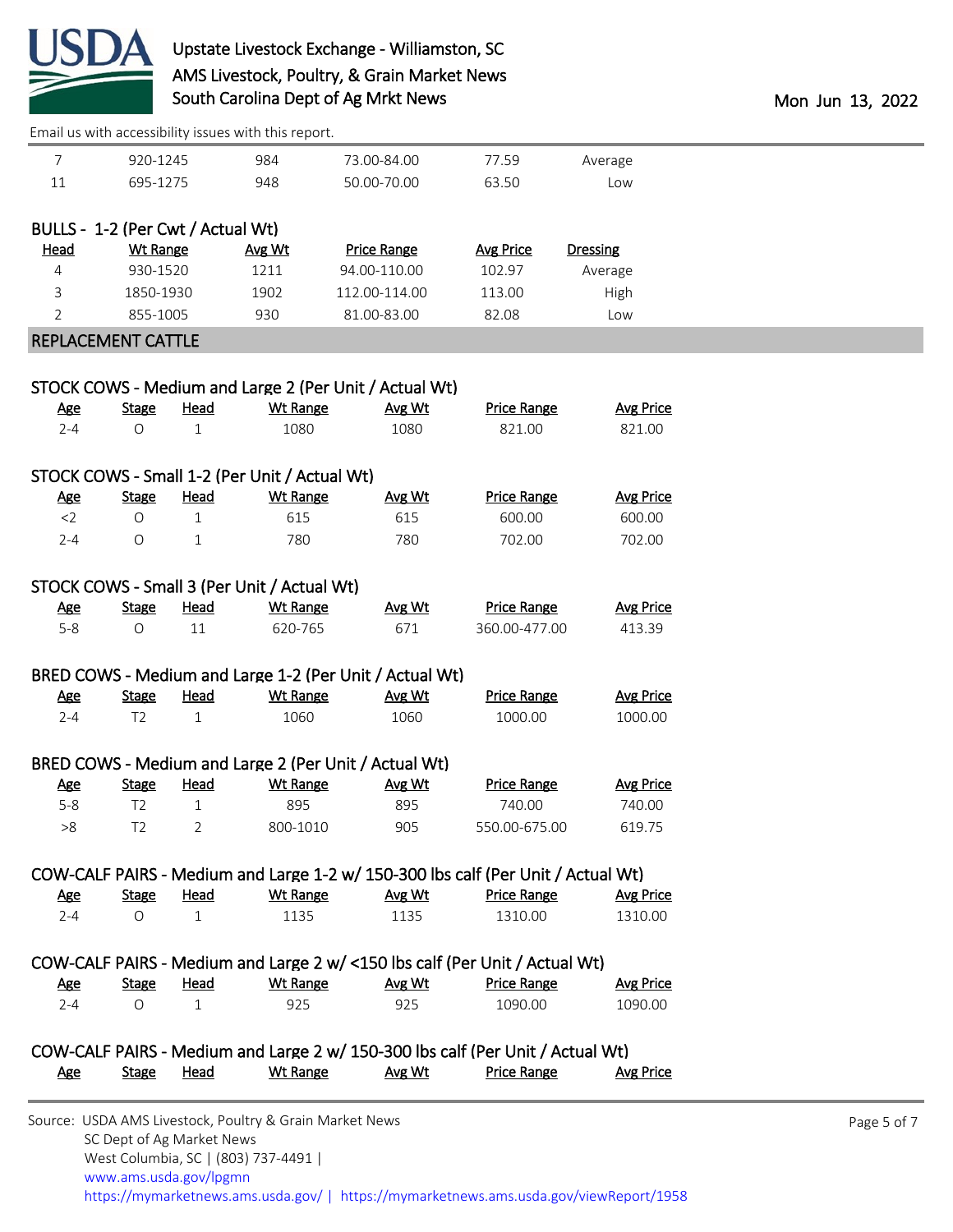

| Email us with accessibility issues with this report. |                 |                 |                                                                  |                    |                                                                     |                   |  |
|------------------------------------------------------|-----------------|-----------------|------------------------------------------------------------------|--------------------|---------------------------------------------------------------------|-------------------|--|
| $5 - 8$                                              | $\circ$         | $\mathbf{1}$    | 875                                                              | 875                | 860.00                                                              | 860.00            |  |
|                                                      |                 |                 |                                                                  |                    | COW-CALF PAIRS - Small 1-2 w/ > 300 lbs calf (Per Unit / Actual Wt) |                   |  |
| <u>Age</u>                                           | <b>Stage</b>    | Head            | <b>Wt Range</b>                                                  | Avg Wt             | <b>Price Range</b>                                                  | <b>Avg Price</b>  |  |
| $2 - 4$                                              | O               | $\mathbf 1$     | 715                                                              | 715                | 830.00                                                              | 830.00            |  |
|                                                      |                 |                 | COW-CALF PAIRS - Small 3 w/ <150 lbs calf (Per Unit / Actual Wt) |                    |                                                                     |                   |  |
| <u>Age</u>                                           | <b>Stage</b>    | Head            | <b>Wt Range</b>                                                  | Avg Wt             | <b>Price Range</b>                                                  | <b>Avg Price</b>  |  |
| >5                                                   | O               | $\mathbf{1}$    | 930                                                              | 930                | 540.00                                                              | 540.00            |  |
|                                                      |                 |                 | BULLS - Medium and Large 1-2 (Per Unit / Actual Wt)              |                    |                                                                     |                   |  |
| <u>Age</u>                                           | <b>Head</b>     | <b>Wt Range</b> |                                                                  | Avg Wt             | <b>Price Range</b>                                                  | <b>Avg Price</b>  |  |
| $<$ 2                                                | $\mathbf{1}$    | 810             |                                                                  | 810                | 818.00                                                              | 818.00            |  |
| $2 - 4$                                              | $\mathbf 1$     | 1265            |                                                                  | 1265               | 1316.00                                                             | 1316.00           |  |
| <b>SLAUGHTER GOATS</b>                               |                 |                 |                                                                  |                    |                                                                     |                   |  |
|                                                      |                 |                 | KIDS - Selection 1 (Per Unit / Estimate Wt)                      |                    |                                                                     |                   |  |
| <b>Head</b>                                          | <b>Wt Range</b> |                 | Avg Wt                                                           | <b>Price Range</b> | <b>Avg Price</b>                                                    | <b>Dressing</b>   |  |
| $\mathbf 1$                                          | 25              |                 | 25                                                               | 50.00              | 50.00                                                               | Average           |  |
| 4                                                    | 35              |                 | 35                                                               | 50.00-65.00        | 56.25                                                               | Average           |  |
| 2                                                    | 50              |                 | 50                                                               | 75.00-170.00       | 122.50                                                              | Average           |  |
| $1\,$                                                | 75              |                 | 75                                                               | 155.00             |                                                                     | Average Yearlings |  |
|                                                      |                 |                 |                                                                  |                    | 155.00                                                              |                   |  |
|                                                      |                 |                 | NANNIES/DOES - Selection 1 (Per Unit / Estimate Wt)              |                    |                                                                     |                   |  |
| <b>Head</b>                                          | <b>Wt Range</b> |                 | Avg Wt                                                           | <b>Price Range</b> | <b>Avg Price</b>                                                    | <b>Dressing</b>   |  |
| $\mathbf{1}$                                         | 75              |                 | 75                                                               | 150.00             | 150.00                                                              | Average           |  |
| $\mathbf 1$                                          | 85              |                 | 85                                                               | 155.00             | 155.00                                                              | Average           |  |
|                                                      |                 |                 | NANNIES/DOES - Selection 2 (Per Unit / Estimate Wt)              |                    |                                                                     |                   |  |
| <b>Head</b>                                          | <b>Wt Range</b> |                 | Avg Wt                                                           | <b>Price Range</b> | <b>Avg Price</b>                                                    | <b>Dressing</b>   |  |
| 1                                                    | 50              |                 | 50                                                               | 100.00             | 100.00                                                              | Average           |  |
| 2                                                    | 85              |                 | 85                                                               | 110.00-135.00      | 122.50                                                              | Average           |  |
|                                                      |                 |                 | NANNIES/DOES - Selection 3 (Per Unit / Estimate Wt)              |                    |                                                                     |                   |  |
| <b>Head</b>                                          | <b>Wt Range</b> |                 | Avg Wt                                                           | <b>Price Range</b> | <b>Avg Price</b>                                                    | <b>Dressing</b>   |  |
| 1                                                    | 45              |                 | 45                                                               | 65.00              | 65.00                                                               | Average           |  |
| 1                                                    | 50              |                 | 50                                                               | 100.00             | 100.00                                                              | Average           |  |
| $\mathbf 1$                                          | 75              |                 | 75                                                               | 80.00              | 80.00                                                               | Average Pygmies   |  |
|                                                      |                 |                 |                                                                  |                    |                                                                     |                   |  |
|                                                      |                 |                 | BUCKS/BILLIES - Selection 1 (Per Unit / Estimate Wt)             |                    |                                                                     |                   |  |
| <b>Head</b>                                          | <b>Wt Range</b> |                 | Avg Wt                                                           | <b>Price Range</b> | <b>Avg Price</b>                                                    | <b>Dressing</b>   |  |
| $\mathbf 1$                                          | 65              |                 | 65                                                               | 130.00             | 130.00                                                              | Average Pygmies   |  |
|                                                      |                 |                 |                                                                  |                    |                                                                     |                   |  |